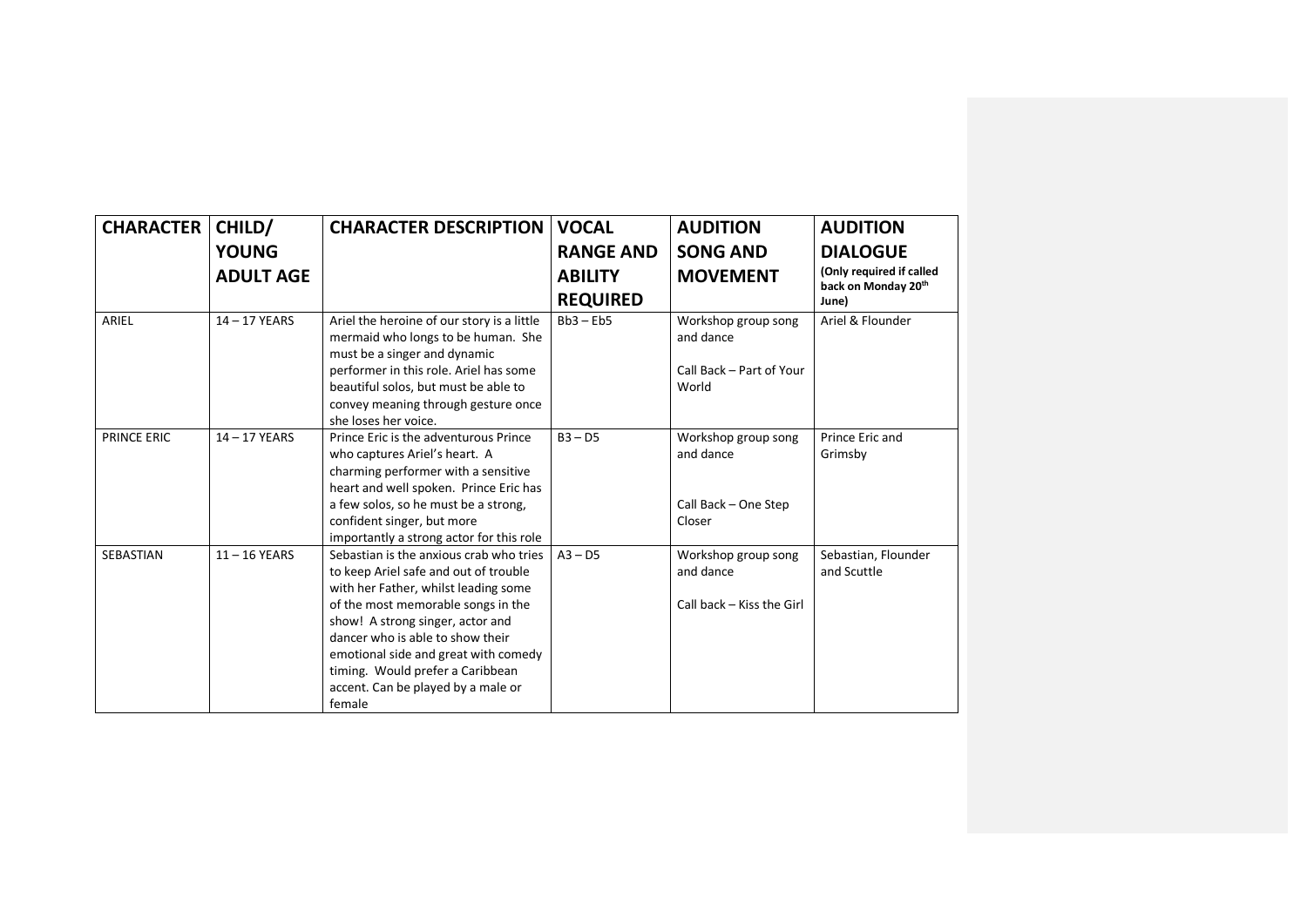| <b>FLOUNDER</b>                                                                              | $9 - 13$ YEARS  | Flounder is Ariel's sincere and<br>sensitive best friend who is loyal to<br>the end. This spunky little fish also<br>has a show stopping solo in "She's in<br>Love". This will be a female part. A<br>strong confident singer, actor and<br>dancer with great comedy timing.                                                                                       | $G3 - Db5$ | Workshop group song<br>and dance<br>Call back - "She's in<br>Love"          | Flounder and Ariel      |
|----------------------------------------------------------------------------------------------|-----------------|--------------------------------------------------------------------------------------------------------------------------------------------------------------------------------------------------------------------------------------------------------------------------------------------------------------------------------------------------------------------|------------|-----------------------------------------------------------------------------|-------------------------|
| <b>KING TRITION</b>                                                                          | 14-17 YEARS     | King Triton rules the sea and is a force<br>to be reckoned with. This non-singer<br>needs to be a fatherly figure who<br>commands the stage as a strong<br>leader, but also shows the tenderness<br>of a parent. A strong actor who is<br>comfortable playing the Father to<br>Ariel and the Mersisters                                                            | N/A        | Workshop group song<br>and dance<br>Call back song N/A                      | King Triton and Ariel   |
| MERSISTERS/<br><b>PRINCESSES</b><br>Aquata<br>Andrina<br>Arista<br>Atina<br>Adella<br>Allana | $11 - 17$ YEARS | The Mersisters are Ariel's Sisters and<br>full of personality and sass! Strong,<br>confident singers and dancers with six<br>distinctive characters of varying ages.                                                                                                                                                                                               | $G3 - G5$  | Workshop group song<br>and dance                                            | N/A                     |
| <b>URSULA</b>                                                                                | $14 - 17$ YEARS | Ursula is the manipulative sea witch<br>who tries to overthrow King Triton.<br>She is cunning and devious and will<br>stop at nothing to get what she wants.<br>She is the Villain and a complex<br>character with lots of layers and<br>texture. Ursula's songs are<br>challenging, so needs to be a very<br>strong, confident singer and actor for<br>this role. | $F3 - C#5$ | Workshop group song<br>and dance<br>Call back - "Poor<br>Unfortunate Souls" | <b>Ursula and Ariel</b> |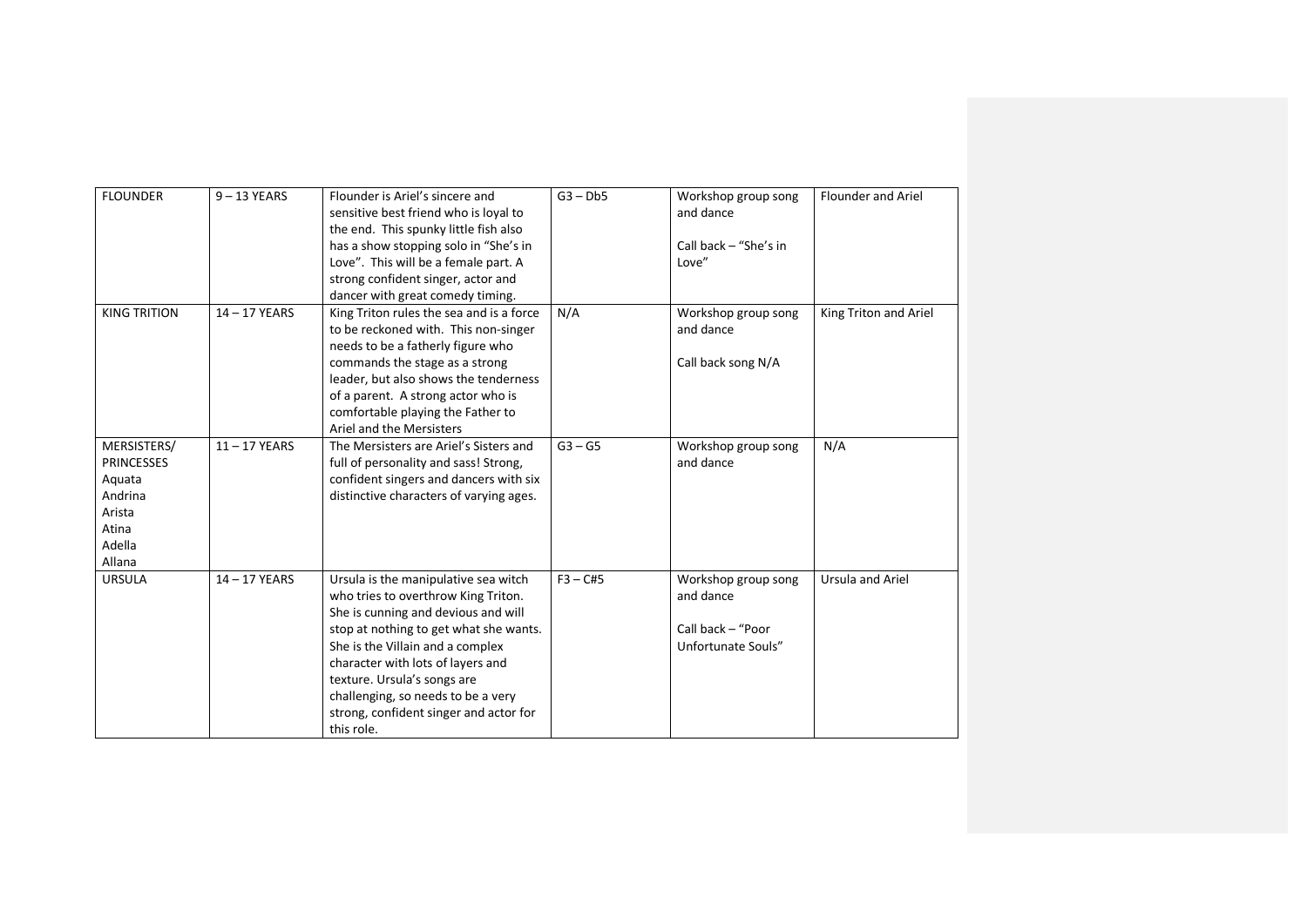| <b>FLOTSAM AND</b><br><b>JETSAM</b> | $9 - 15$ YEARS  | Flotsam and Jetsam are Usula's<br>slippery spies. These electric eels are<br>sneaky and sinister. Looking for 2<br>performers that can be underhanded<br>and devious whilst still being heard on<br>stage. Can be played by girls or boys                                                      | $C4 - C#5$ | Workshop group song<br>and dance                                                                                                     | N/A                                |                           |
|-------------------------------------|-----------------|------------------------------------------------------------------------------------------------------------------------------------------------------------------------------------------------------------------------------------------------------------------------------------------------|------------|--------------------------------------------------------------------------------------------------------------------------------------|------------------------------------|---------------------------|
| TENTACLES/<br><b>ENSEMBLE</b>       | $9 - 17$ YEARS  | The Tentacles are an extension to<br>Usula, the poor unfortunate souls who                                                                                                                                                                                                                     | $C4 - C#5$ | Workshop group song<br>and dance                                                                                                     | N/A                                | <b>Commented [None1]:</b> |
|                                     |                 | are trapped in her lair.                                                                                                                                                                                                                                                                       |            |                                                                                                                                      |                                    |                           |
| <b>SCUTTLE</b>                      | $11 - 17$ YEARS | Scuttle is the know-it-all seagull, who<br>serves as Ariel's Expert on humans.<br>He is funny and off-beat. He will need<br>to be a strong and confident singer<br>and actor with great comedic timing.<br>A strong east coast American accent is<br>required for this part(New<br>York/Bronx) | $B3 - E5$  | Workshop group song<br>and dance<br>Call back - "Human<br>Stuff"<br>Ability to tap dance<br>would be beneficial but<br>not essential | Scuttle, Flounder and<br>Sebastian |                           |
| GULLS/ENSEMBLE                      | $9 - 17$ YEARS  | The Gulls are Scuttle's flock of zany<br>"back-up singers" who explain human<br>stuff to Ariel.                                                                                                                                                                                                | $B3 - G5$  | Workshop group song<br>and dance<br>Ability to tap dance is<br>essential for this role.                                              | N/A                                |                           |
| <b>GRIMSBY</b>                      | 14-17 YEARS     | Grimsby is Prince Erics prim and<br>proper valet. He is rigid in personality<br>and constantly trying to guide Prince<br>Eric towards the throne. A strong<br>singer and confident actor with a<br>clipped English Accent is required for<br>this role                                         | $E4 - C5$  | Workshop Group song<br>and dance                                                                                                     | N/A                                |                           |